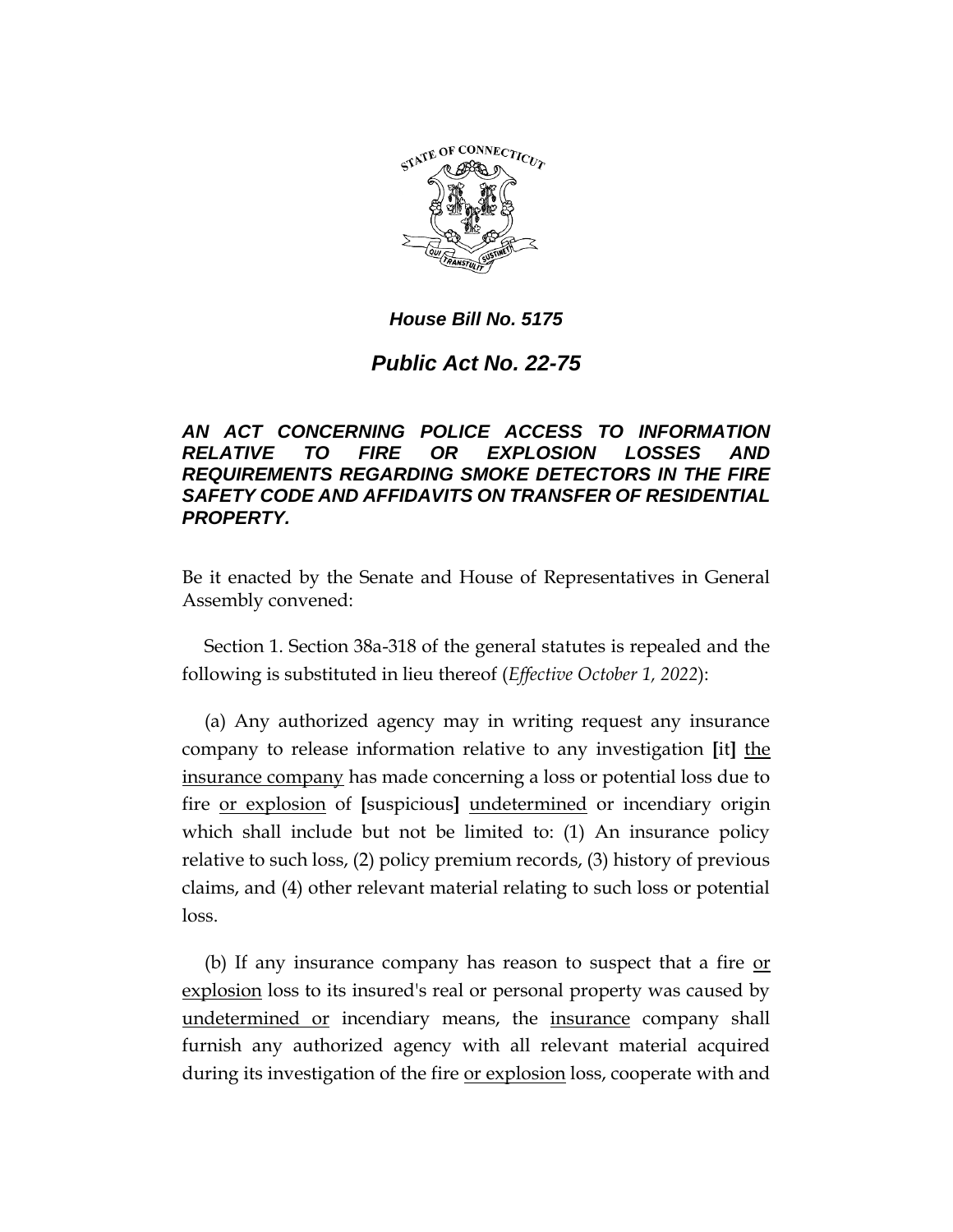take such action as may be requested of **[**it**]** the insurance company by the authorized agency and permit any person ordered by a court to inspect any of its records pertaining to the policy and the fire or explosion loss. **[**Such**]** The insurance company may request any authorized agency to release information relative to any investigation it has made concerning any such fire or explosion loss of **[**suspicious**]** undetermined or incendiary origin.

(c) No insurance company, authorized agency or person who furnished information on behalf of such insurance company or agency **[**,**]** shall be liable for damages in a civil action or subject to criminal prosecution for any oral or written statement made or any other action taken that is necessary to supply information requested pursuant to this section, unless there is fraud, actual malice or conduct relating to the release of such information which constitutes a criminal act.

(d) Except as provided in subsection **[**(h)**]** (g) of this section, any authorized agency receiving any information furnished pursuant to this section shall hold the information in confidence until such time as its release is required pursuant to a criminal or civil proceeding.

(e) Any authorized agency personnel may be required to testify as to any information in the agency's possession regarding the fire or explosion loss of real or personal property in any civil action in which any person seeks recovery under a policy against an insurance company for the fire or explosion loss.

(f) For the purposes of this section,  $(1)$  "authorized agency" means: **[**(1)**]** (A) The State Fire Marshal or the local fire marshal when authorized or charged with the investigation of fires or explosions at the place where the fire or explosion actually took place, **[**; and (2)**]** (B) the Insurance Commissioner, or (C) a federal, state or local law enforcement officer when authorized or charged with the investigation of fires or explosions at the place where the fire or explosion actually took place;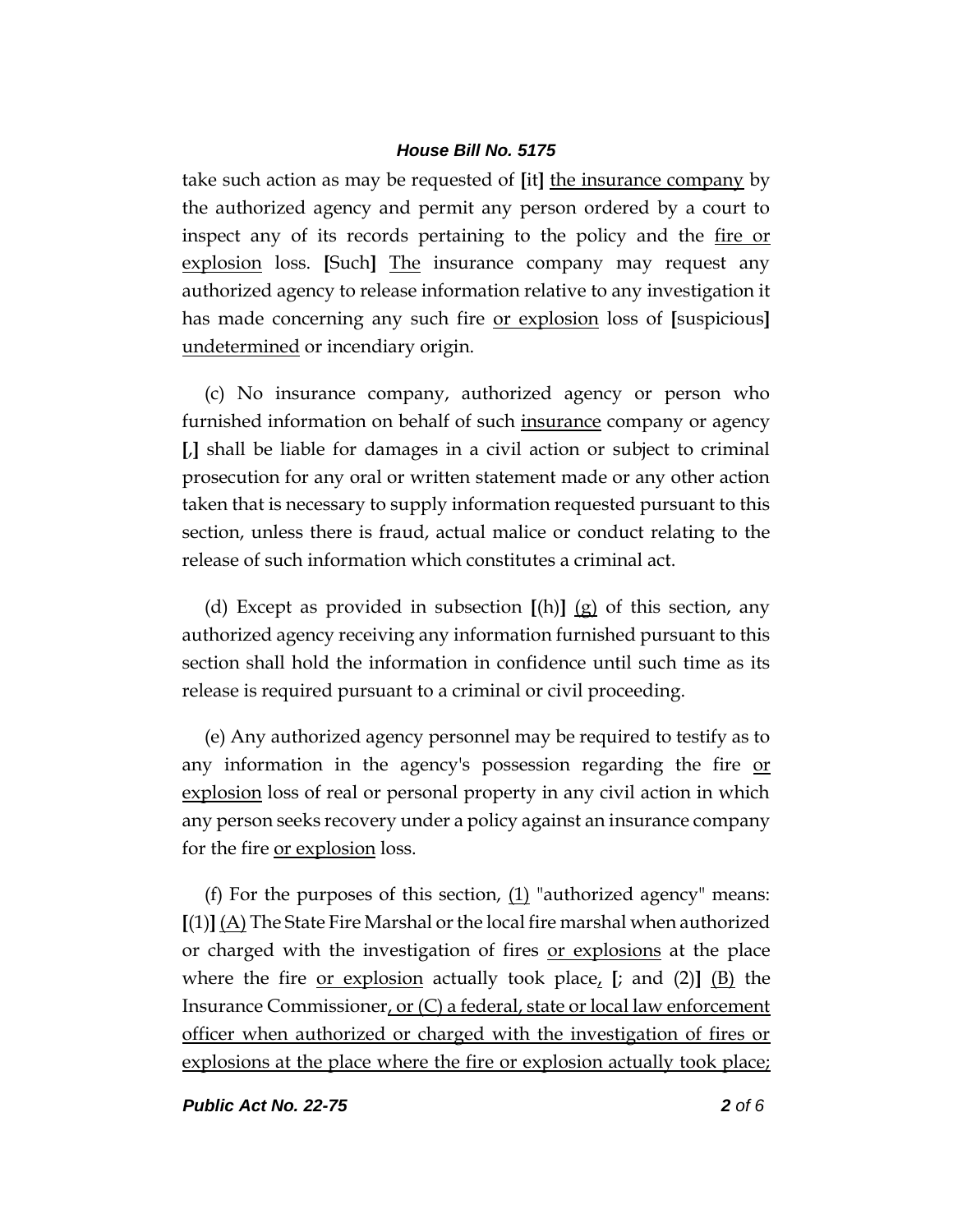and (2) "insurance company" includes organizations issuing insurance policies in this state pursuant to the provisions of section 38a-328.

**[**(g) For the purposes of this section, "insurance company" shall include organizations issuing insurance policies in this state pursuant to the provisions of section 38a-328.**]**

**[**(h)**]** (g) Any authorized agency provided with information pursuant to subsection (a) or (b) of this section **[**,**]** may, in furtherance of its own purposes, release any information in its possession to any other authorized agency.

**[**(i)**]** (h) The provisions of this section shall apply to fire losses occurring on or after October 1, 1979.

Sec. 2. Subdivision (1) of subsection (a) of section 29-292 of the 2022 supplement to the general statutes is repealed and the following is substituted in lieu thereof (*Effective October 1, 2022*):

(a) (1) The State Fire Marshal and the Codes and Standards Committee shall adopt and administer a Fire Safety Code and at any time may amend the same in accordance with the provisions of section 29-292a. The code shall be based on nationally recognized model fire and life safety codes and shall be revised as deemed necessary to incorporate advances in technologies and improvements in construction materials and any subsequent revisions to the model fire and life safety codes not later than eighteen months following the date of first publication of such revisions, unless the State Fire Marshal and the committee certify that a revision is not necessary for such purpose. The code shall provide for reasonable safety from fire, smoke and panic therefrom, in all buildings, structures and areas adjacent to such buildings and structures, except in private dwellings occupied by one or two families and upon all premises. The code shall require **[**(1)**]** (A) carbon monoxide detection and warning equipment in **[**(A)**]** (i) new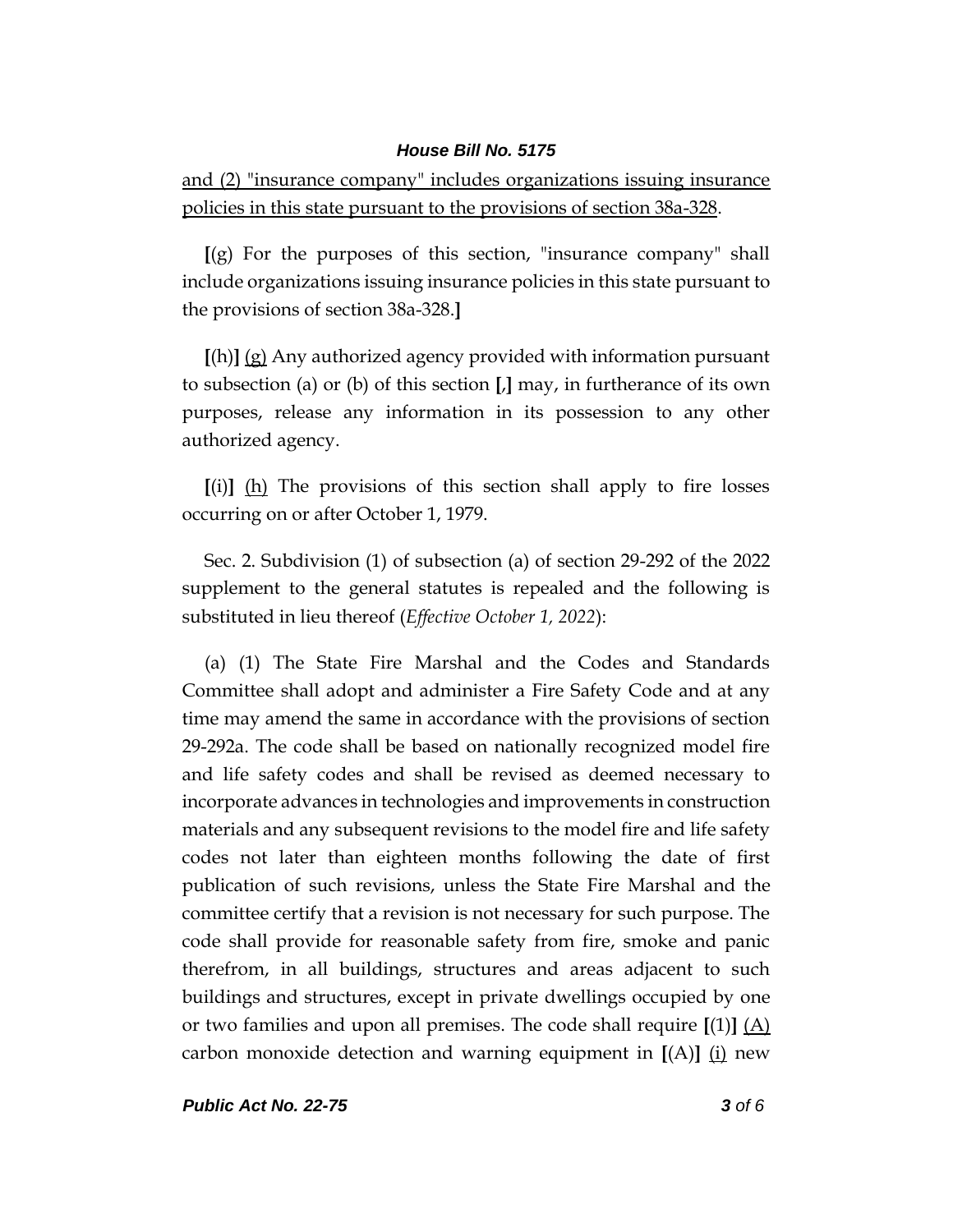residential buildings not exempt under the code and designed to be occupied by one or two families for which a building permit for new occupancy is issued on or after October 1, 2005, and **[**(B)**]** (ii) all public or nonpublic school buildings, and **[**(2)**]** (B) smoke detection and warning equipment in **[**(A)**]** residential buildings designed to be occupied by one or more families. **[**when a smoke detection and warning system is installed or replaced, and (B) new residential buildings designed to be occupied by one or more families for which a building permit for new occupancy is issued on or after July 1, 2021, requiring in buildings described in subparagraphs (A) and (B) of this subdivision, equipment capable of operation using any power source permitted in the standards adopted in the code.**]**

Sec. 3. Section 29-453 of the general statutes is repealed and the following is substituted in lieu thereof (*Effective October 1, 2022*):

(a) Prior to transferring title to any real property containing a residential building designed to be occupied by one or two families, **[**for which a building permit for new occupancy was issued prior to October 1, 2005,**]** the transferor of such real property shall present to the transferee an affidavit certifying (1) **[**that such building permit for new occupancy was issued on or after October 1, 1985, or**]** that such residential building is equipped with smoke detection and warning equipment complying with this section, the Fire Safety Code, the State Fire Prevention Code and the State Building Code, and (2) that such residential building is equipped with carbon monoxide detection and warning equipment complying with this section or does not pose a risk of carbon monoxide poisoning because such residential building does not contain a fuel-burning appliance, fireplace or attached garage. Nothing in the affidavit shall constitute a warranty beyond the transfer of title.

(b) Any transferor who fails to comply with the provisions of subsection (a) of this section shall credit the transferee with the sum of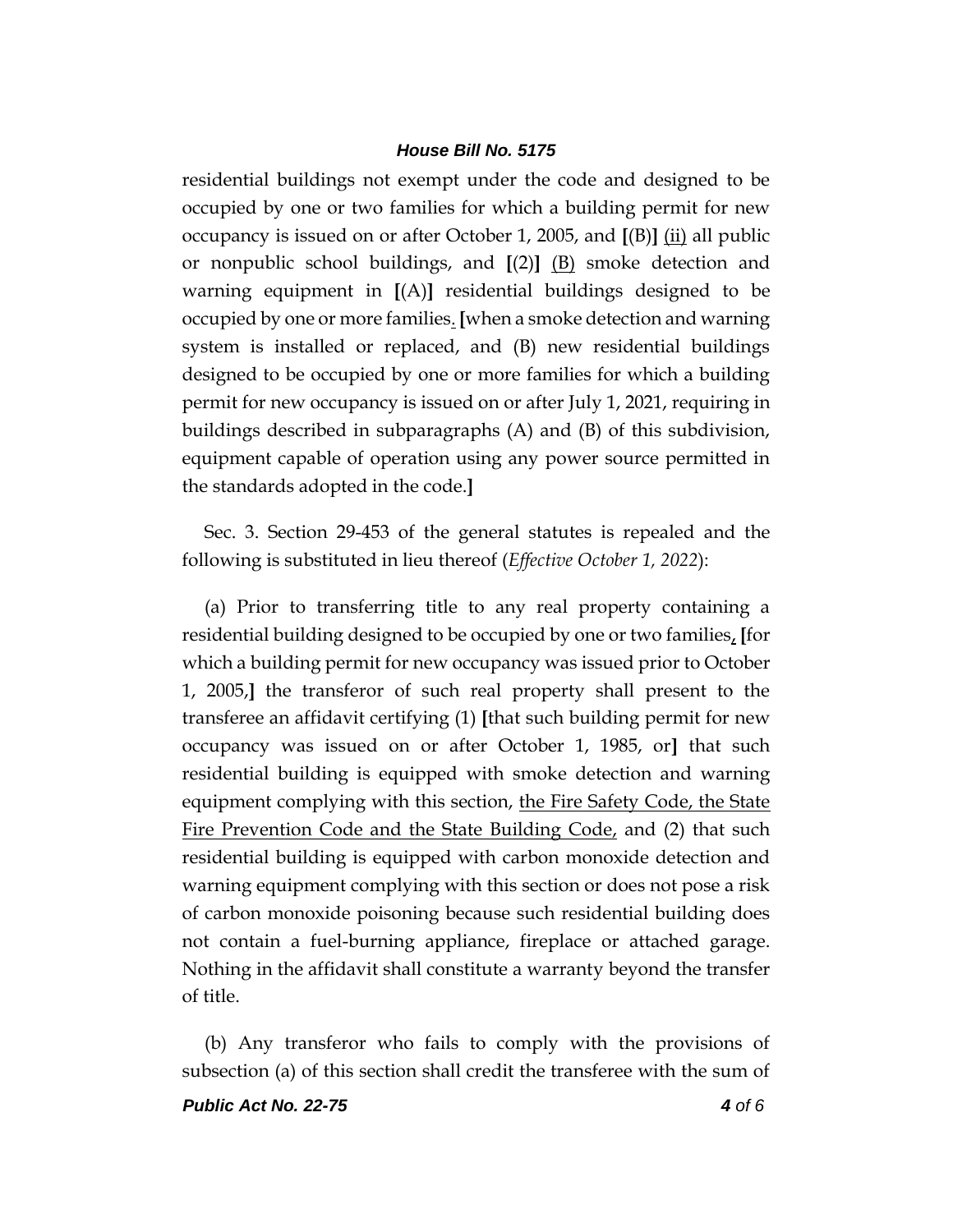two hundred fifty dollars at closing.

(c) Any smoke detection and warning equipment required pursuant to subsection (a) of this section shall be:

(1) **[**be capable**]** Capable of sensing visible or invisible smoke particles; **[**,**]**

(2) **[**be installed**]** Installed in accordance with the manufacturer's instructions and in the immediate vicinity of each bedroom; **[**, and**]**

(3) **[**be capable**]** Capable of providing an alarm suitable to warn occupants when such equipment is activated; **[**. Such equipment may be operated using batteries.**]**

(4) Powered by the household electrical service, except such equipment may be battery powered in a residential building for which a building permit for new occupancy was issued prior to October 1, 1976;

(5) In a residential building for which a building permit for new occupancy was issued on or after October 16, 1989, interconnected in such a manner that the activation of the alarm on any smoke detection and warning equipment in the residential building causes the alarm on all smoke detection and warning equipment in such building to activate; and

(6) In a residential building for which a building permit for new occupancy was issued on or after May 1, 1999, located in all sleeping areas.

(d) Any carbon monoxide detection and warning equipment required pursuant to subsection (a) of this section shall be (1) **[**be**]** capable of sensing carbon monoxide present in parts per million, (2) **[**be**]** installed in accordance with the manufacturer's instructions, and (3) **[**be**]**